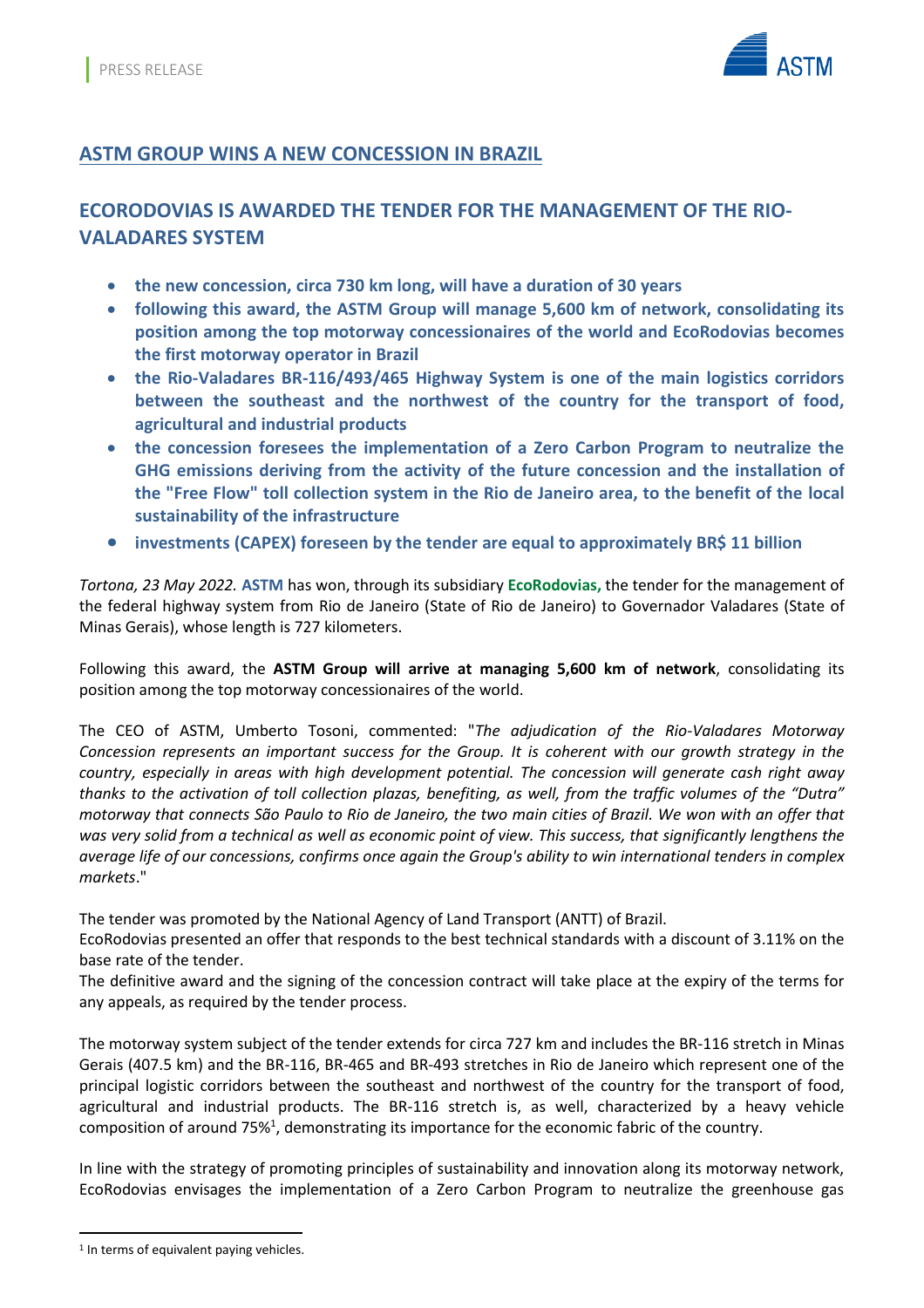

emissions deriving from the activities of the future concessionaire as well as the creation of a "Free Flow" toll collection system in the Rio de Janeiro metropolitan region, which will make it possible to raise road safety levels and eliminate delays or traffic jams due to the presence of barriers, with a consequent considerable reduction in noise and air pollution.

The tender for the concession foresees, over 30 years, investments (CAPEX) of approximately R\$11 billion.

With the new award, EcoRodovias becomes the first motorway operator in Brazil with a total network of 4,100 km.

#### **Location of the Rio de Janeiro (RJ) - Governador Valadares (MG) BR-116/493/465 motorway system**



*ASTM Group is a world leader in the management of motorway networks and in the design and construction of large infrastructural works. Present in 15 countries and with approximately 17,000 employees and collaborators, the Group's activities are focused on three main areas: management of motorway infrastructures (concessions), design and construction of major works (EPC - Engineering, Procurement and Construction) and technology applied to transport mobility. In the area of concessions, the Group is the second largest operator in the world in the management of motorway infrastructures with a network of approximately 5,600 km of network, of which over 1,400 km in Italy, 4,100 km in Brazil through the listed company EcoRodovias and 84 km in the United Kingdom through a participation in Road Link. ASTM Group reported the following Pro forma 2021 results: Total revenues: €3.2 billion, EBITDA: € 1.2 billion and Adjusted net profit: € 164 million.*

# \*\*\* **ASTM S.p.A.**

Corso Regina Margherita, 165 - 10144 Turin Tel. (+39) 011 4392111 - Fax: (+39) 011 4392218 [www.astm.it](http://www.astm.it/) - PEC: [astm@legalmail.it](mailto:astm@legalmail.it) - E-mail: [astm@astm.it](mailto:astm@astm.it)